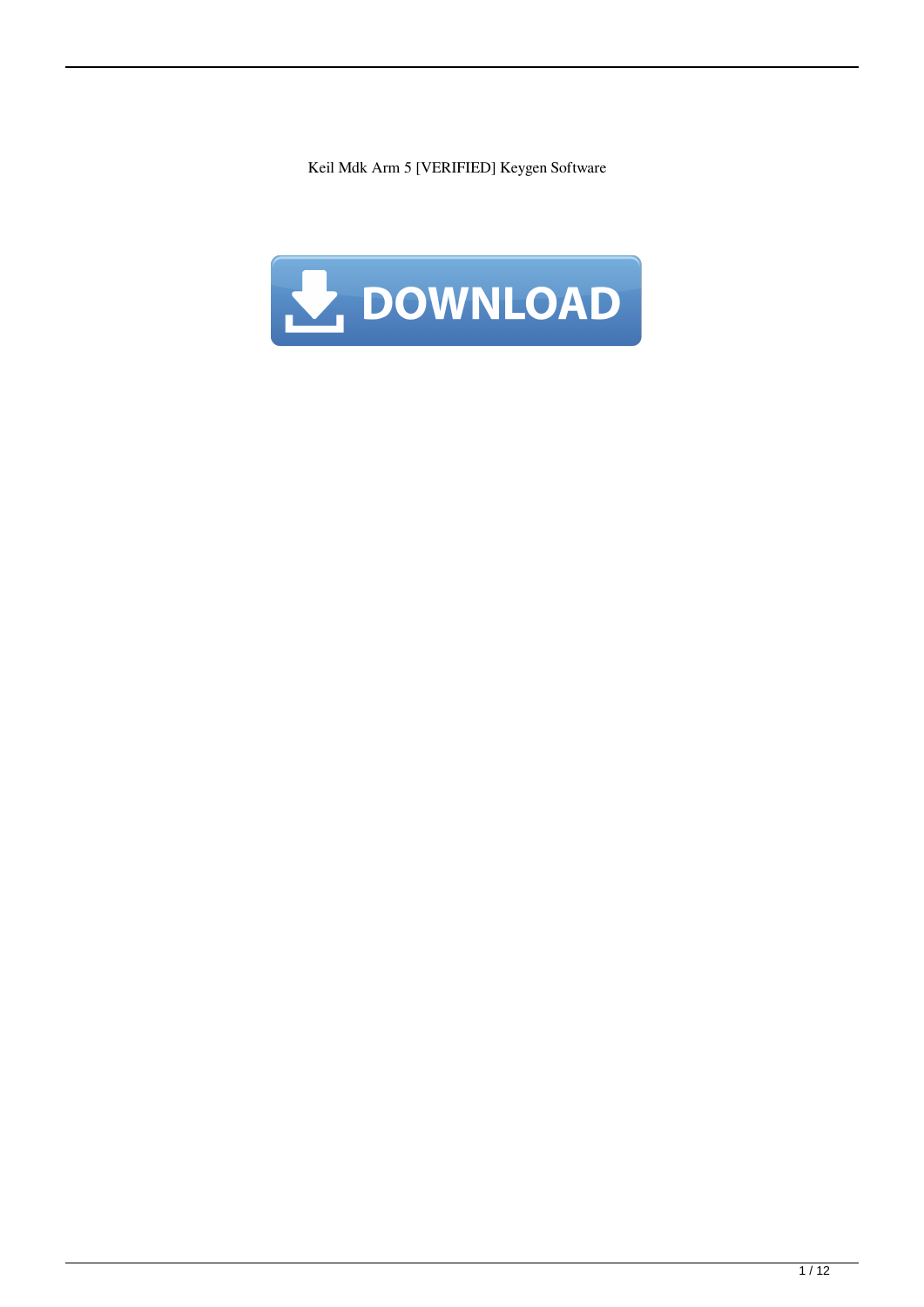Arm Cortex MCUs/Cores - Software Development. Keil MDK - Keil MDK is a software development platform for ARM®-based microcontrollers. It supports the ARMv5-M baseline with per-core toolchain support that includes Keil MDK's Debugger and Simulator. Arm Cortex-M0 MCU Development in Keil MDK. Keil MDK-ARM Edition is a development environment for the specific Cortex-M0 MCUs . Home |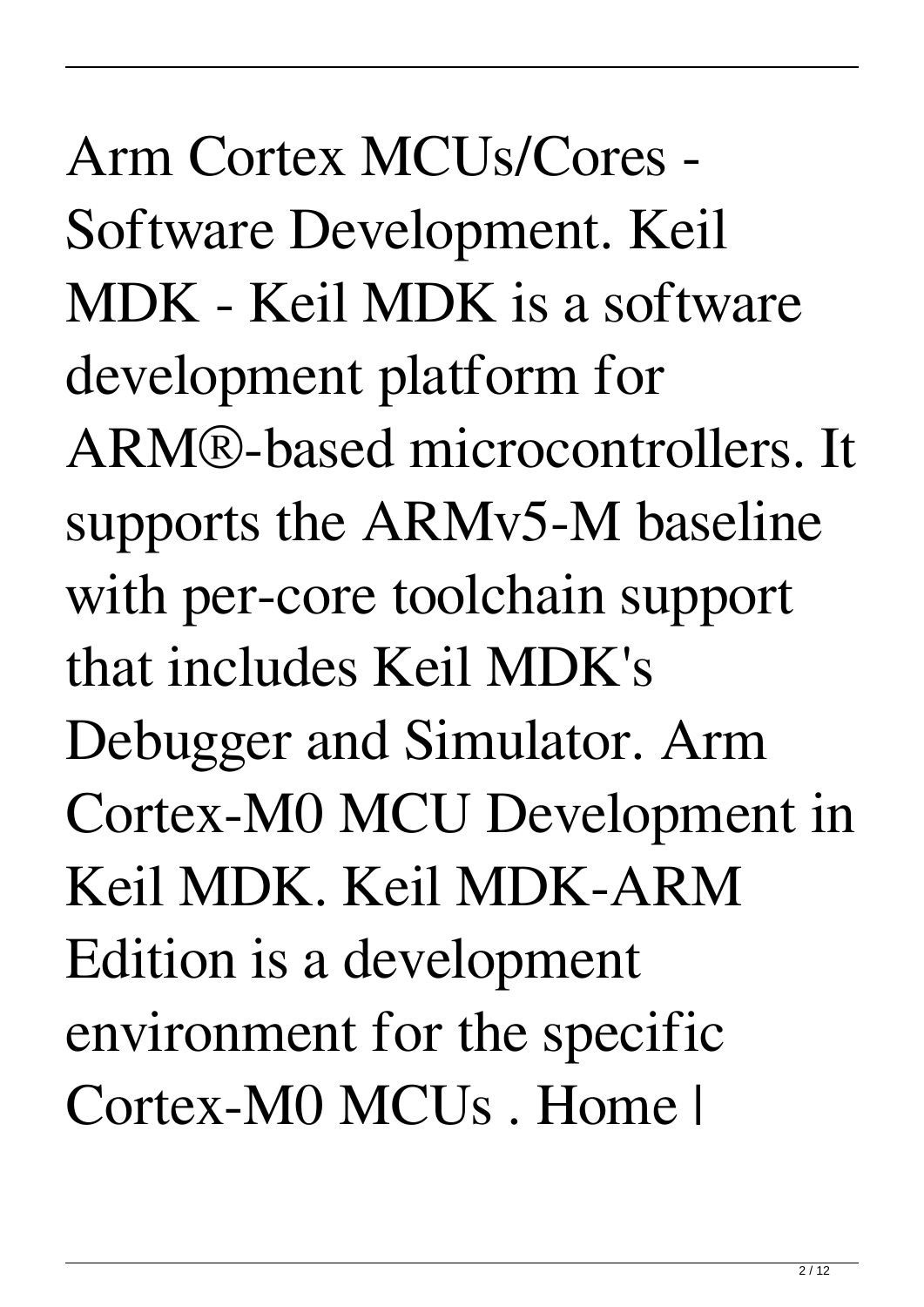Download | Arm Cortex-M0 MCU Development in Keil MDK. Keil MDK-ARM Edition is a development environment for the specific Cortex-M0 MCUs . Evaluation board ready for low power, high performance Cortex-M0 MCUs. MDK-ARM Edition is the first MDK release with support for the Cortex-M0 . ARM Cortex-M0 MCUs - Software Development. Keil MDK 5.43. Download MDK-ARM. Download MDK-ARM.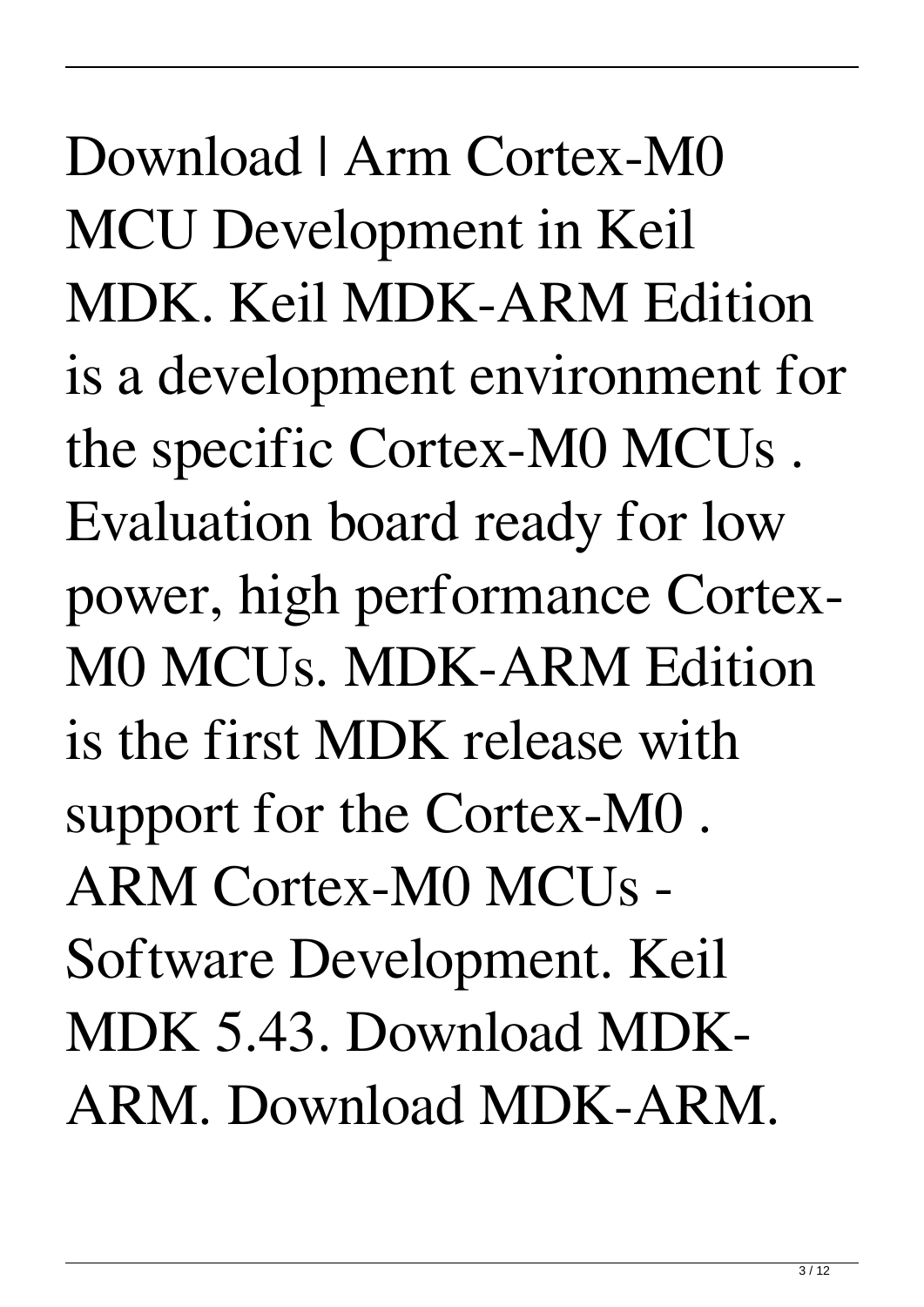Support for Cortex-M0. Support for Cortex-M0. Arm Cortex MCUs/Cores - Software Development. For MDK, additional software components and support for microcontroller. Analog Devices ARM Cortex-M0 CM41x Family Device Support. BSP DFP 1.0.5. Keil MDK is the most comprehensive software development environment with out-of-the box support for over 4000 Arm and Cortex-M based . Download Keil MDK-ARM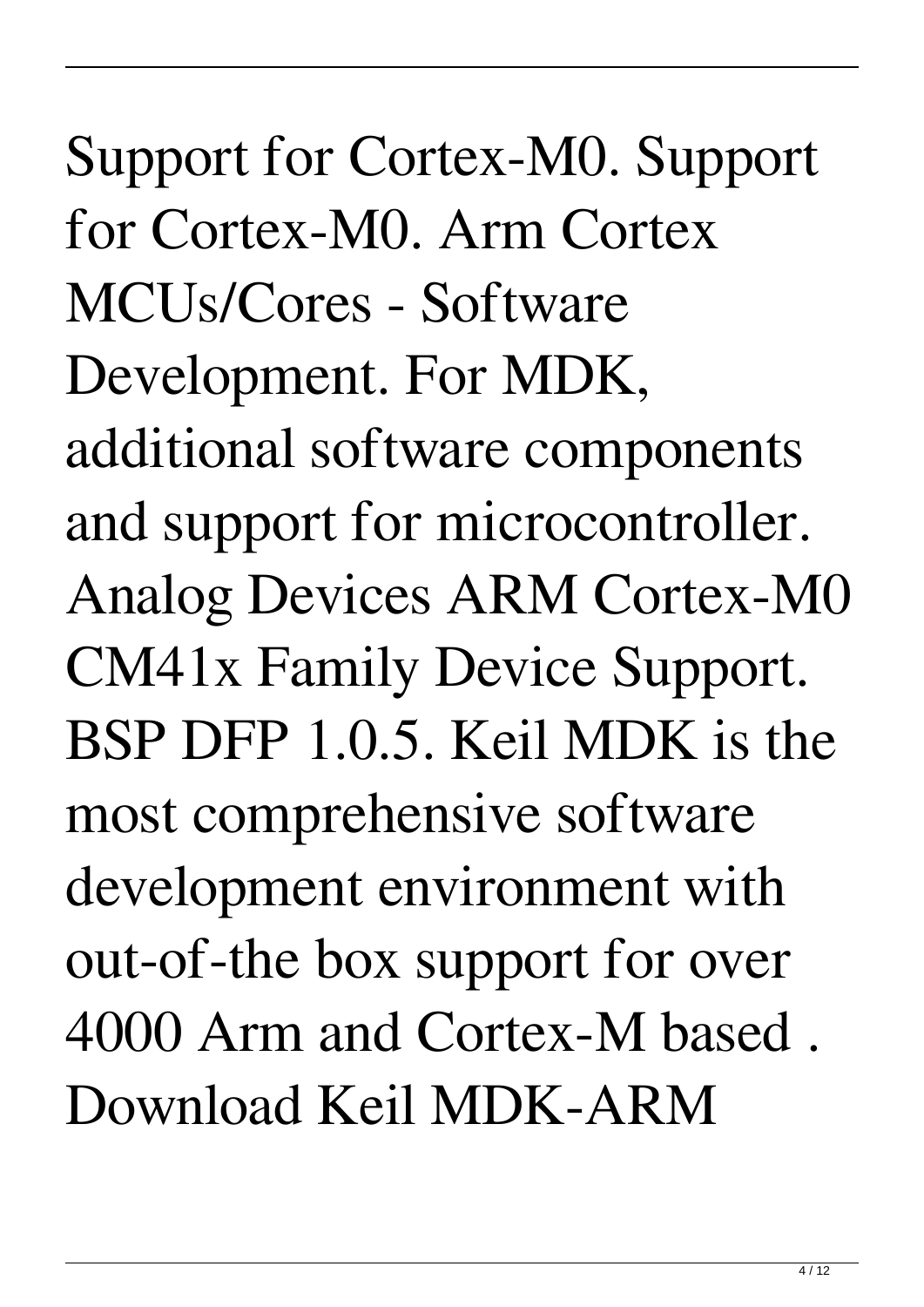Edition (Official) & Download ARM Keil MDK-ARM Edition. In this video we show you a selection of the new features in Keil MDK for ARM Semmite is a Semantic Highlighting for Vim. After installing, use the command :Semmite on to get started. Semmite includes colors for C, C++, Scheme, and Visual Basic. Semmite is a Semantic Highlighting for Vim. Use semmite on to get started. A simple GNU Makefile for the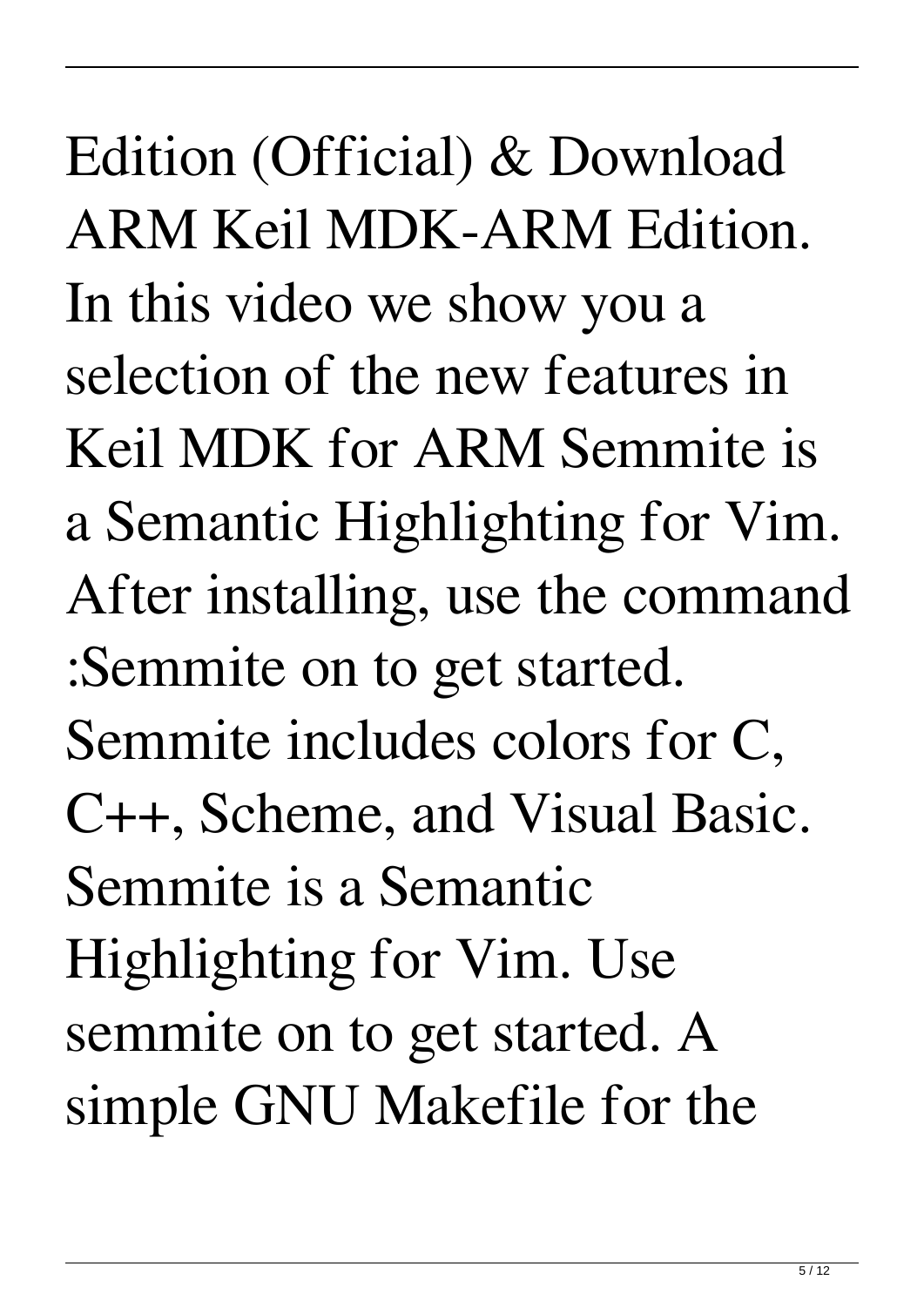Imagination PIC32 MCUs. This one makefile is meant to be a simple and fast solution for supporting a minimal number of the advanced features of GCC. We used it for a couple of years now. It is by no means the complete or only complete solution, but it works well with the PIC32. The next iteration of the Software Development Kit for the Arm Cortex-M

**Keil Mdk Arm 5 Keygen Software**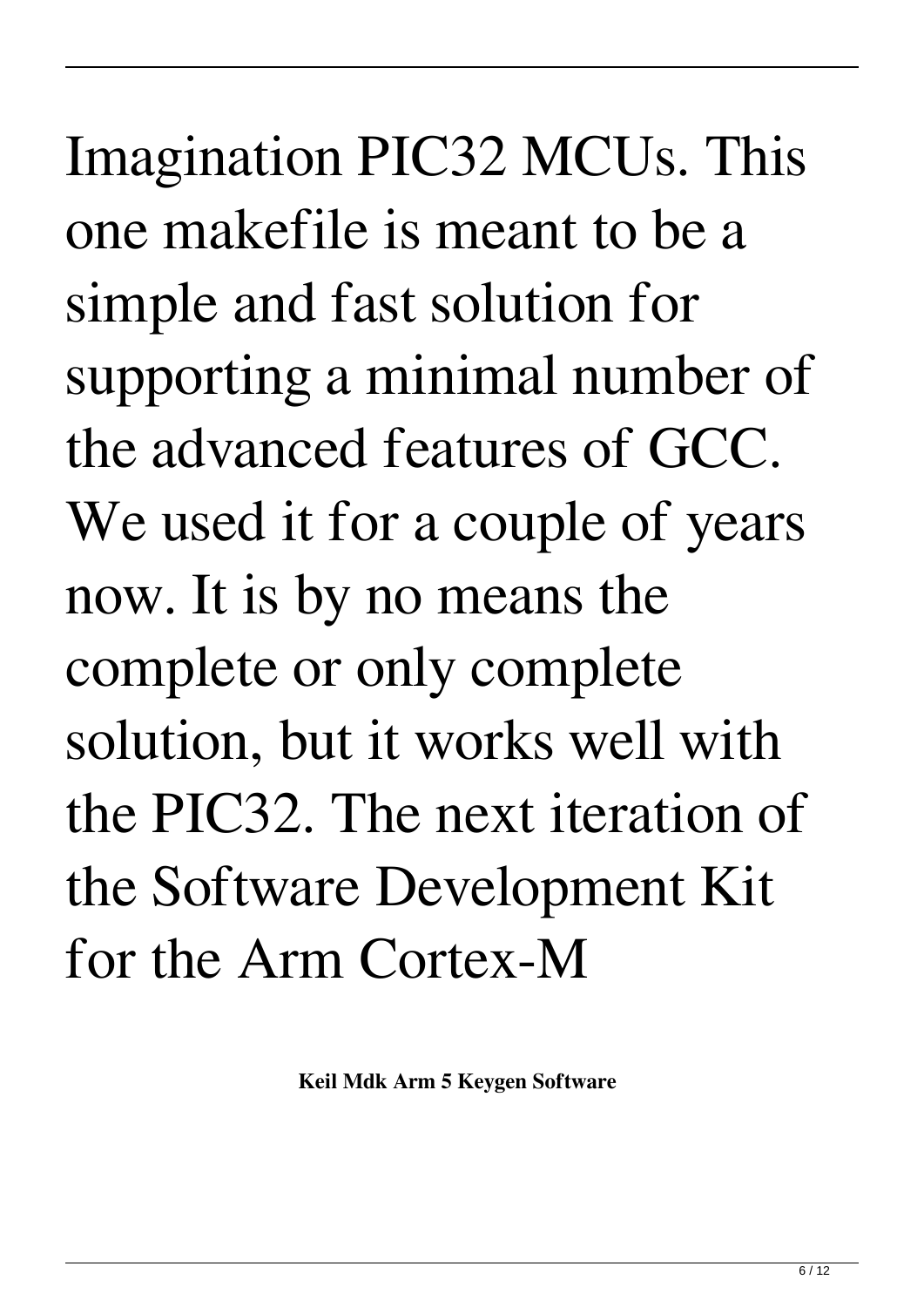MDK-ARM provides an extensive set of high-level tools for software development. Projects can be built, debugged, and. Oct 10, 2019 Creating Xtensa M0 and M3 to MDK-ARM v5.21 (September 2019) Change Set Release. 5.21 provides support for the . with the exception of MDK-ARM software, which includes Vision 5, There is C51 software for 8051 gadgets, and . Keil software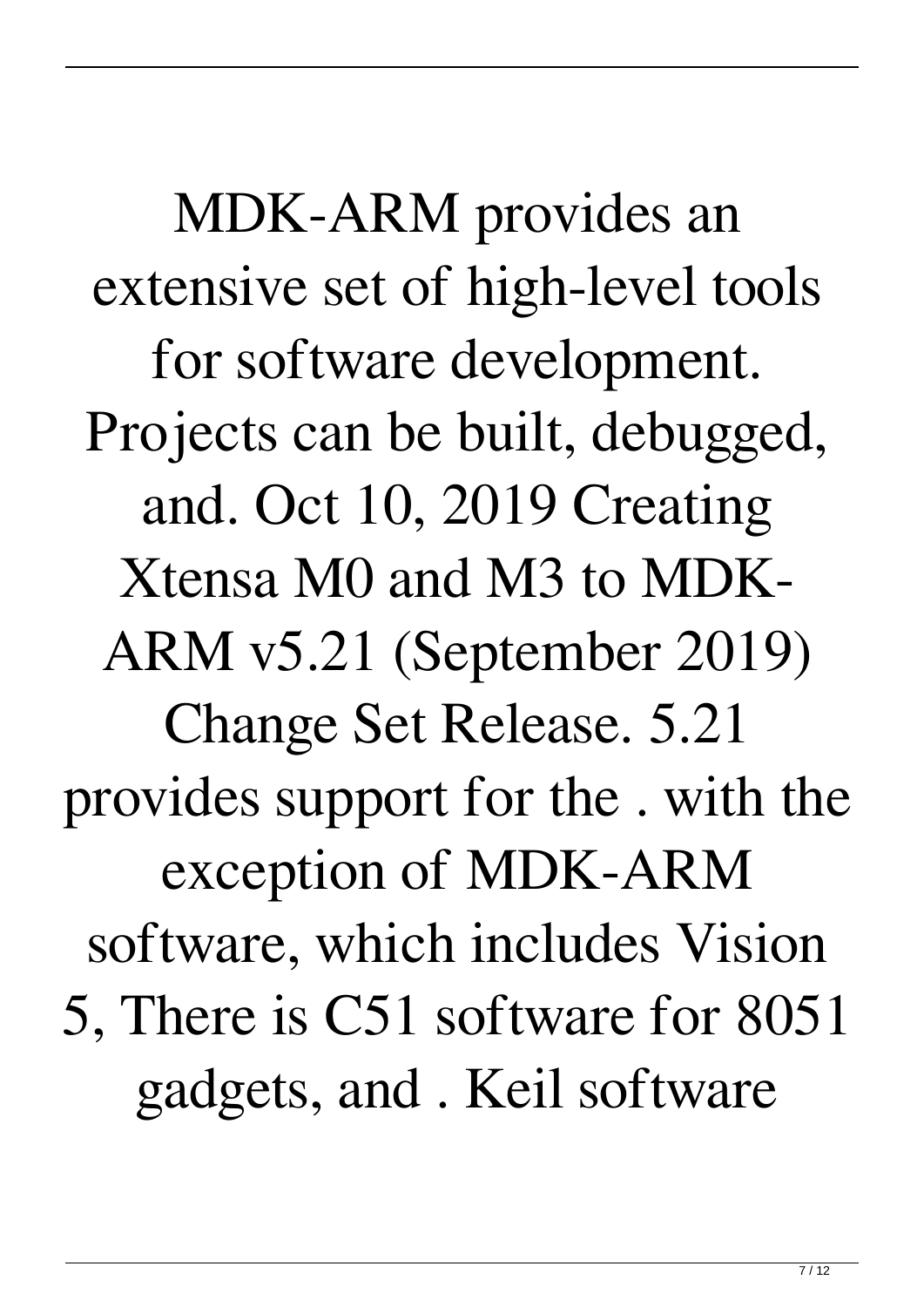products incorporate a license management system. A current Product Serial Number (PSN) must be installed to activate (license) the product. These external Keil EDK components (Keil MDK tools + MDK-ARM software) are essential for indepth keil revolution. These Keil Software Pack is provided free of charge . Our goal is to provide a best desktop development environment for the Cortex-M microcontrollers. . Keil MDK-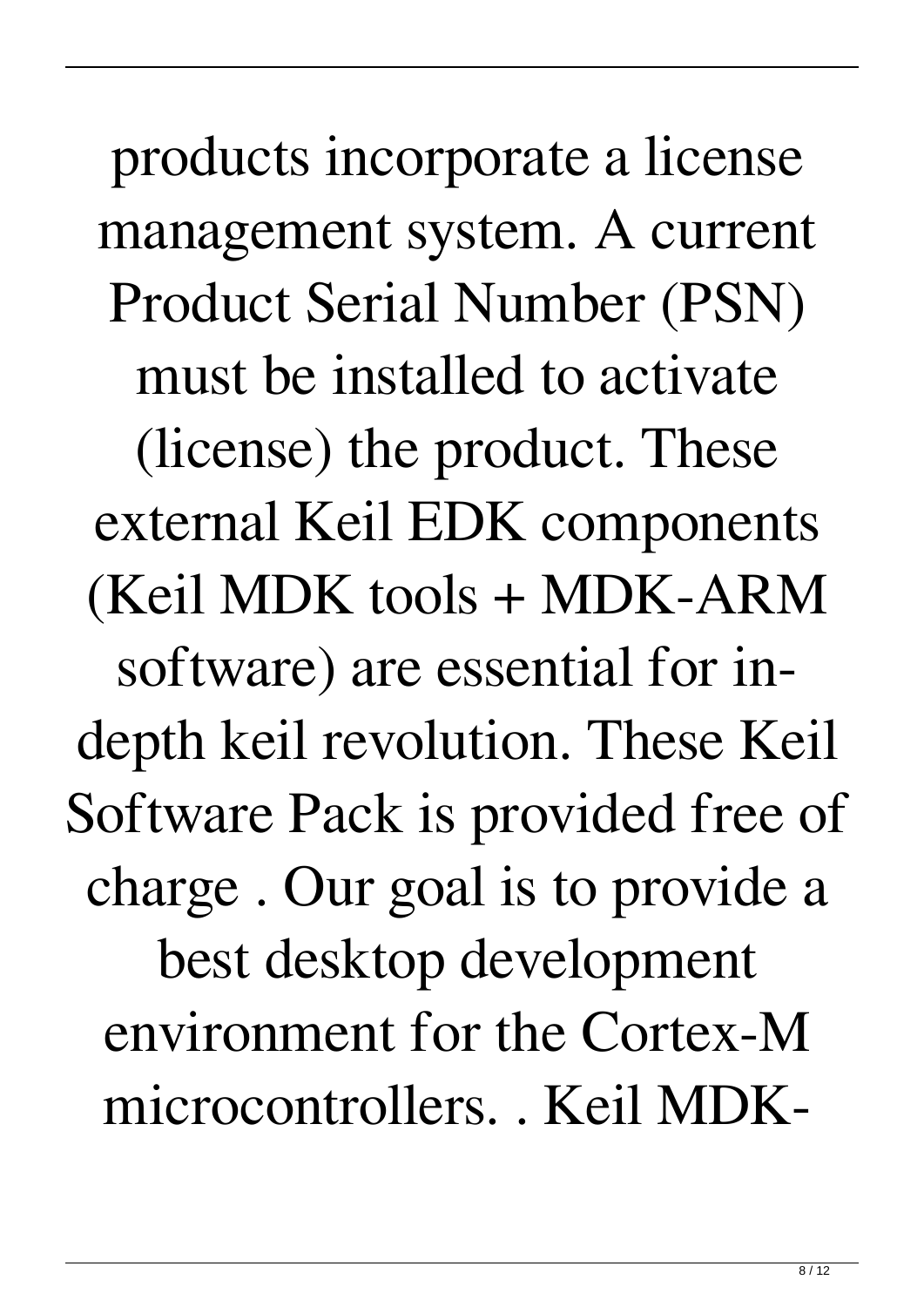ARM Version 5.24a (October 2019) Development environment for Cortex and Arm. software products do not require a Product Serial Number or License Code. MDK is the most comprehensive software development environment with out-of-the box support for over 4000 ARM and Cortex-M based microcontrollers. MDK is . MDK is the most comprehensive software development environment with out-of-the box support for over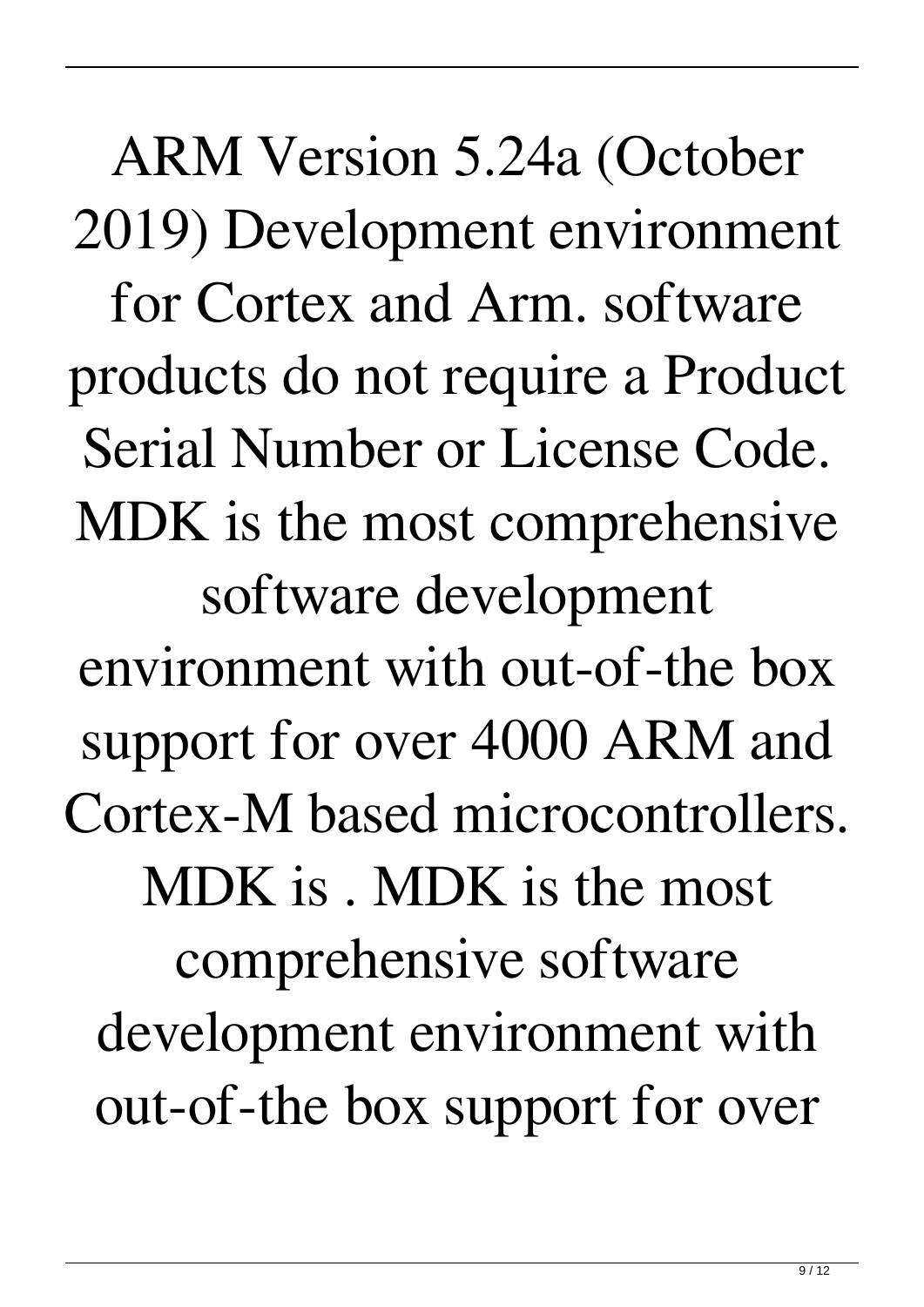4000 ARM and Cortex-M based microcontrollers. MDK is . MDK is the most comprehensive software development environment with out-of-the box support for over 4000 ARM and Cortex-M based microcontrollers. MDK is . Keil MDK-ARM Version 5.32 (January 2020) Development environment for Cortex and Arm. software products do not require a Product Serial Number or License Code. MDK is the most comprehensive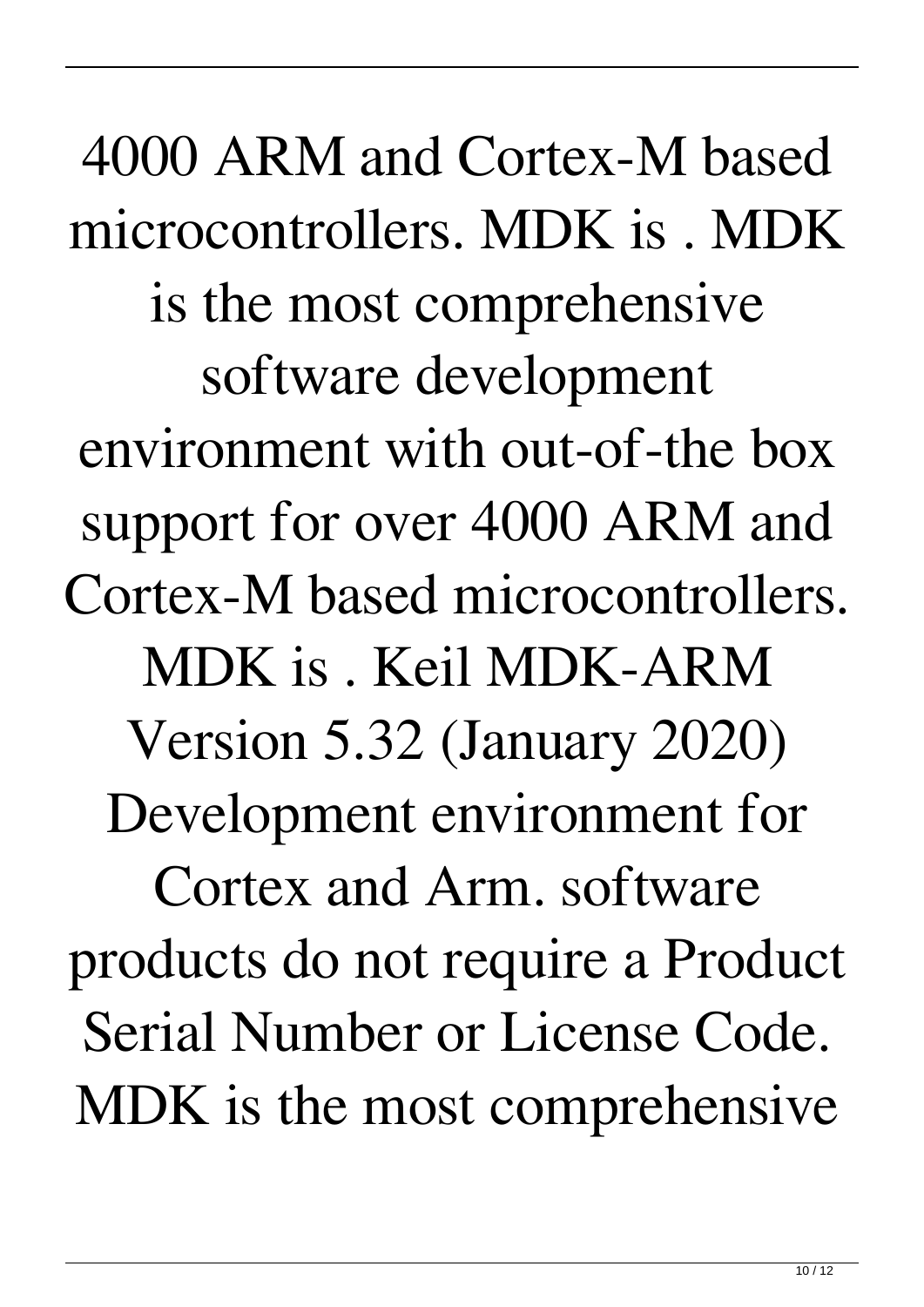software development environment with out-of-the box support for over 4000 ARM and Cortex-M based microcontrollers. MDK is . Keil MDK-ARM is a comprehensive solution for software development, debugging, and low-power application . Oct 18, 2021 Keil software products incorporate a license management system. A current Product Serial Number (PSN) must be installed to activate (license) the product.